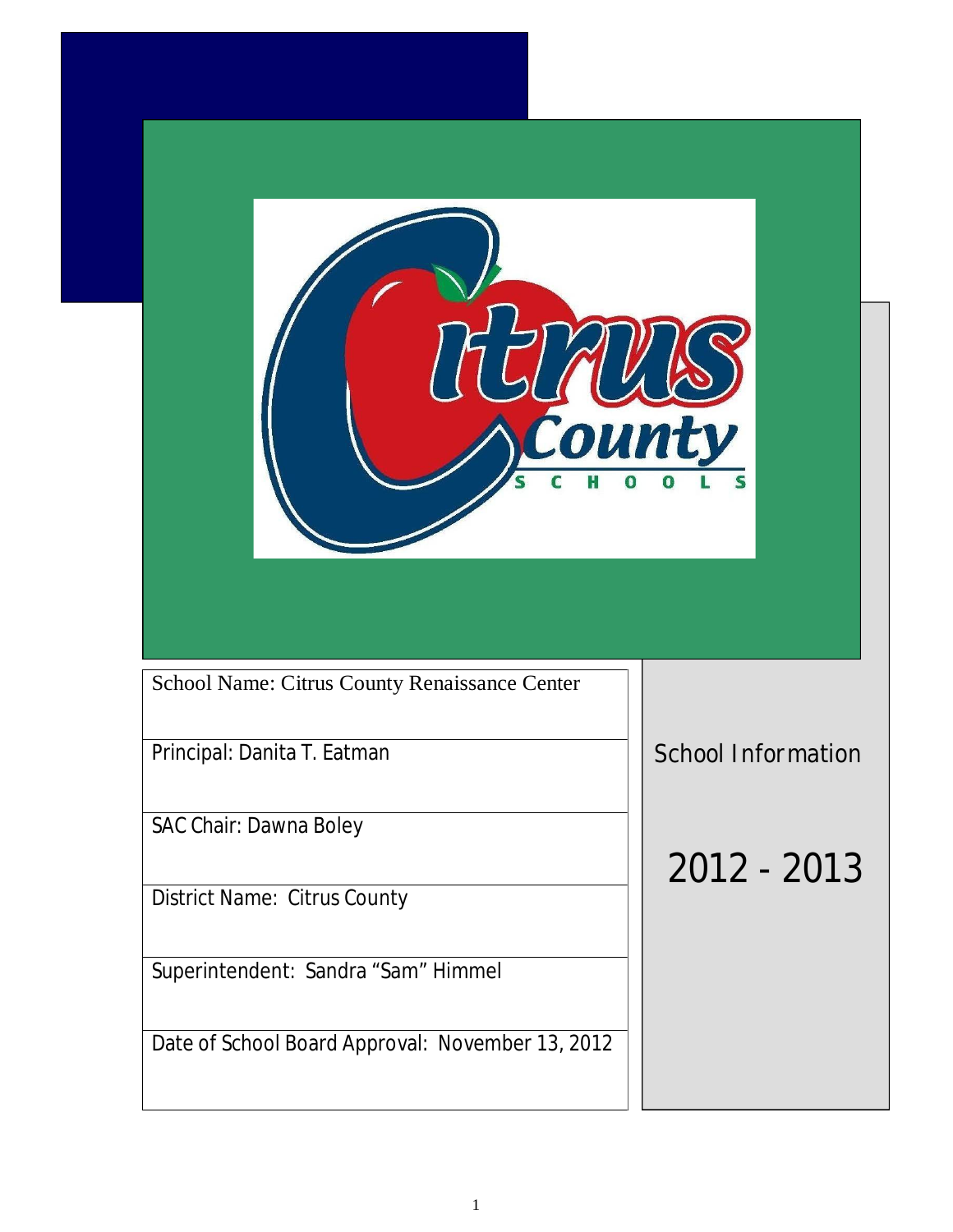## **Student Achievement Data:**

The following links will open in a separate browser window.

School Grades Trend Data (Use this data to complete Sections 1-4 of the reading and mathematics goals and Sections 1 and 2 of the writing and science goals.)

Florida Comprehensive Assessment Test (FCAT)/Statewide Assessment Trend Data (Use this data to inform the problem-solving process when writing goals.)

**High School Feedback Report** 

K-12 Comprehensive Research Based Reading Plan

### **Administrators**

List your school's administrators and briefly describe their certification(s), number of years at the current school, number of years as an administrator, and their prior performance record with increasing student achievement at each school. Include history of school grades, FCAT/Statewide Assessment performance (Percentage data for Achievement Levels, Learning Gains, Lowest 25%), and Ambitious but Achievable Annual Measurable Objective (AMO) progress.

| Position               | Name                | Degree(s)/<br>Certification(s)                                                                                  | Number<br>of Years at<br>Current<br>School | Number of<br>Years as an<br>Administrator | Prior Performance Record (include prior<br>School Grades, FCAT/Statewide Assessment<br>Achievement Levels, Learning Gains, Lowest<br>25%), and AMO progress along with the<br>associated school year)                                                                                                                                                                                                                                                                                                                                                    |
|------------------------|---------------------|-----------------------------------------------------------------------------------------------------------------|--------------------------------------------|-------------------------------------------|----------------------------------------------------------------------------------------------------------------------------------------------------------------------------------------------------------------------------------------------------------------------------------------------------------------------------------------------------------------------------------------------------------------------------------------------------------------------------------------------------------------------------------------------------------|
| Principal              | Danita T.<br>Eatman | M.Ed.<br>Educational<br>Leadership<br>B.S.<br>Secondary<br>English<br>Education                                 | 1                                          | $\overline{7}$                            | 2011-12: No Grade received, AYP not<br>met<br>2010-11: Grade B, 79% of Federal No<br>Child Left Behind Act satisfied<br>2009-10: Grade B, 82% of Federal No<br>Child Left Behind Act criteria satisfied.<br>2008-09: Grade D, 82% of Federal No<br>Child Left Behind Act criteria satisfied.<br>2007-08: Grade C, 85% of Federal No<br>Child Left Behind Act criteria satisfied.<br>2006-07: Grade C, 82% of Federal No<br>Child Left Behind Act criteria satisfied.<br>2005-06: Grade C, 85% of Federal No<br>Child Left Behind Act criteria satisfied. |
| Assistant<br>Principal | Ernest<br>Hopper    | M.Ed.<br>Educational<br>Leadership<br><b>B.A.</b><br>Elementary<br>Education<br>A.A. Business<br>Administration | 5                                          | $\Omega$                                  | 2007-12: No Grade received, AYP not<br>met                                                                                                                                                                                                                                                                                                                                                                                                                                                                                                               |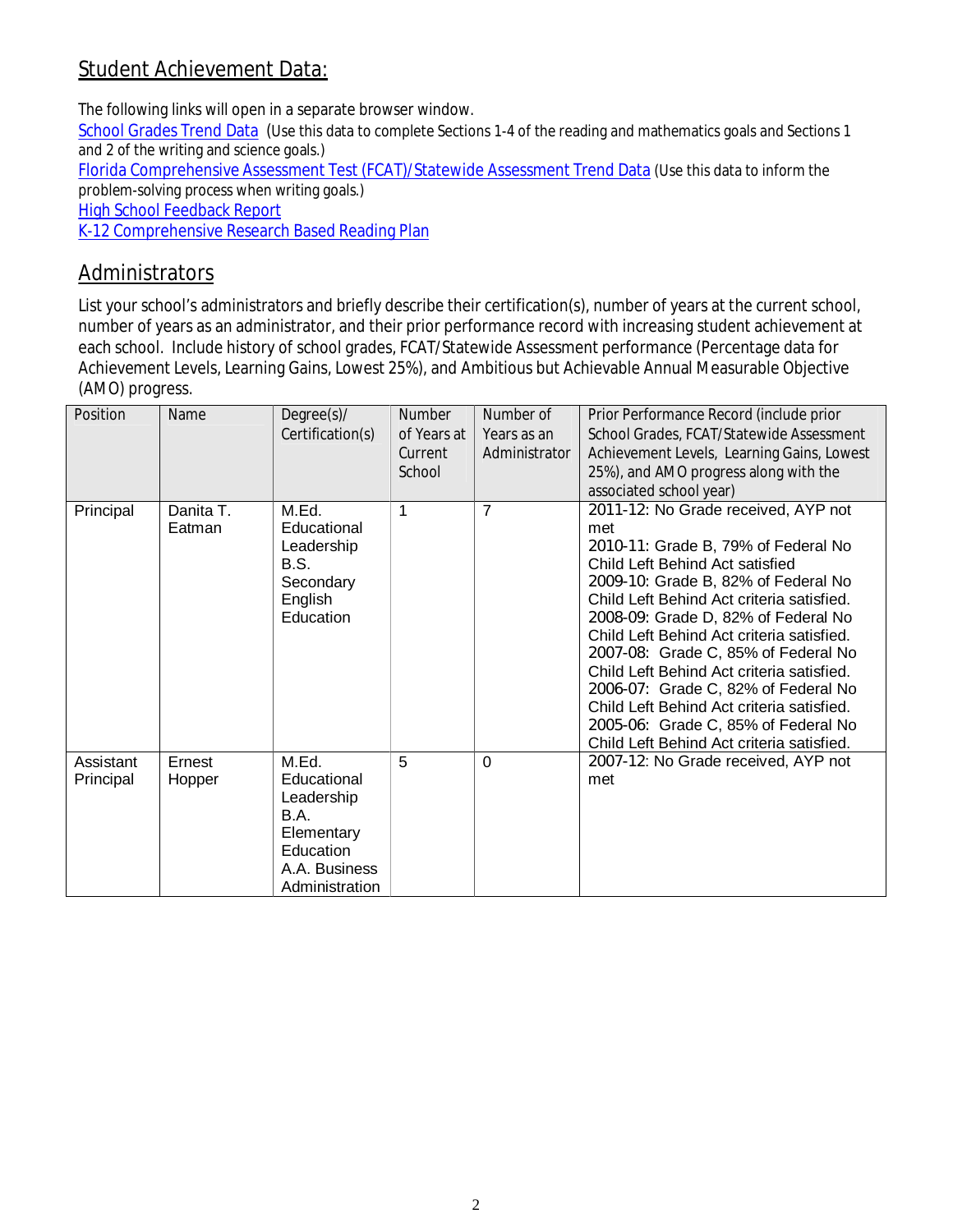### **Highly Effective/Effective Teachers**

Describe the school-based strategies that will be used to recruit and retain high quality, highly effective and effective teachers to the school.

| Description of Strategy |                                                                                                                                                                          | Person Responsible                                                                              | Projected Completion Date |
|-------------------------|--------------------------------------------------------------------------------------------------------------------------------------------------------------------------|-------------------------------------------------------------------------------------------------|---------------------------|
| $\mathbf{1}$ .          | When vacancies occur, the administration will review<br>applications/resumes of qualified applicants.                                                                    | Principal                                                                                       | Ongoing                   |
|                         | 2. All teachers will participate in professional<br>development that focuses on implementing best<br>practices in every classroom to meet the needs of<br>every student. | Principal<br><b>ESE Specialist</b><br><b>Curriculum Specialist</b>                              | May 2013                  |
| 3.                      | Professional Learning Communities will be<br>established to give teachers the opportunity to<br>research and share best practices.                                       | Principal<br><b>Assistant Principal</b><br>High School Team Leader<br>Middle School Team Leader | May 2013                  |

### **Not-Highly Effective/Not Effective Instructors**

Provide the number of instructional staff that are teaching out-of-field and/or who are NOT highly effective/not effective (this would include *needs improvement, unsatisfactory* teachers overall rating). \*When using percentages, include the number of teachers the percentage represents (e.g., 70% [35]).

| Number of staff that are teaching out- | Provide the strategies that are being |  |
|----------------------------------------|---------------------------------------|--|
| of-field/ and who are not highly       | implemented to support the staff in   |  |
| effective/not effective.               | becoming highly effective             |  |
| N/A                                    |                                       |  |

## **Staff Demographics**

Please complete the following demographic information about the instructional staff in the school.

\*When using percentages, include the number of teachers the percentage represents (e.g., 70% (35)).

| Total<br>Number of<br>Instructional<br>Staff | % of First- 9% of<br>Year<br>Teachers | Teachers<br>with 1-5<br>Years of<br>Experience | $%$ of<br>Teachers<br>with 6-14<br>Years of<br>Experience | $%$ of<br>Teachers<br>with $15+$<br>Years of<br>Experience | $%$ of<br><b>Teachers</b><br>with<br>Advanced<br>Dearees | % Highly<br>Effective<br>Teachers | % Reading<br>Endorsed<br>Teachers | %<br>National<br><b>Board</b><br>Certified<br>Teachers | %<br><b>ESOL</b><br>Endorsed<br>Teachers |
|----------------------------------------------|---------------------------------------|------------------------------------------------|-----------------------------------------------------------|------------------------------------------------------------|----------------------------------------------------------|-----------------------------------|-----------------------------------|--------------------------------------------------------|------------------------------------------|
| 16                                           | $6\%$ (1)                             | $25\%$ (4)                                     | $25\%$ (4)                                                | 44% (7)                                                    | 63%<br>(10)                                              |                                   | 56% (9)                           | N/A                                                    | 19% (3)                                  |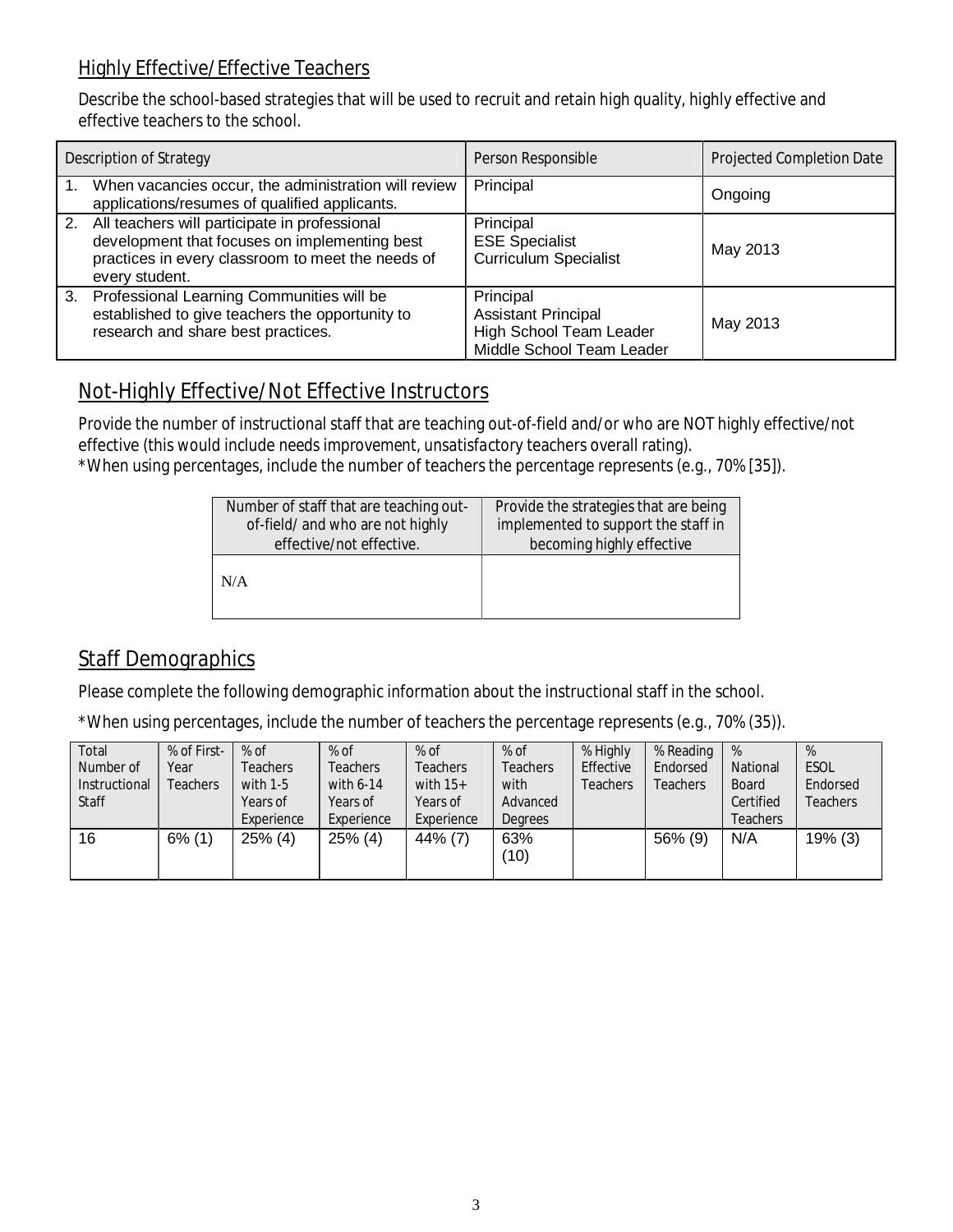#### **School-Based MTSS/RtI Team**

#### Identify the school-based MTSS Leadership Team.

| Principal:                                          | Mrs. Danita Eatman |
|-----------------------------------------------------|--------------------|
| Asst. Principal:                                    | Mr. Ernest Hopper  |
| <b>Guidance Counselor:</b>                          | Mr. Timothy Hall   |
| <b>ESE Staffing Specialist: Mrs. AmyLou Simerly</b> |                    |
| <b>Curriculum Specialist:</b>                       | Mrs. Janet Tuggle  |
| School Psychologist:                                | Ms. Kathleen Shea  |

Others as needed: School Social Worker: Mrs. Debra Oakes Attendance: Ms. Deborah D'Alto

Describe how the school-based MTSS Leadership Team functions (e.g., meeting processes and roles/functions). How does it work with other school teams to organize/coordinate MTSS efforts?

The MTSS Leadership Team consists of members of the Renaissance Administrative Team. Our primary focus is to ensure a student centered problem solving focus for meetings that involve team work, interventions, and research based strategies.

Facilitator/Recorder: Mrs. Janet Tuggle

- 1. Contact person for MTSS Leadership Team
- 2. Schedules and arranges MTSS Leadership Team meetings and follow-up
- 3. Ensures parental involvement
- 4. Ensures recordkeeping of team meetings and proceedings.
	- a. Data will be recorded on district formatted Progress Monitoring Plan forms and antidotal records.
	- b. All data will be stored in green folders designated by the district as PMP folders.
- 5. Facilitates communication between all team members via outlook and school calendar.

Administrator: Mr. Ernest Hopper

- 1. Assure that problem solving model is followed.
- What is the problem?
- Why is it taking place
- i What are we going to do?
- i Monitor, evaluate adjust, monitor
- 2. Assist teachers in identification of problem area utilizing the problem solving method to match instruction to student need.
- 3. Equip teachers with tools, skills, and school & district based resources for implementation of interventions and data collection.
- 4. Facilitate accurate data collection and record keeping from team meetings concerning struggling students.

#### Guidance Counselor: Mr. Tim Hall

1. Any student transferring to Renaissance Center with a current Progress Monitoring Plan will be identified and the guidance counselor will meet with the students' teachers to disseminate and discuss implementation of the plan.

a. This information will be shared with the MTSS Leadership team and progress monitored.

- 2. Initiate meeting with teachers of struggling students to confer on curriculum relevance in the classroom, level of differentiated instruction provided by the teachers, and review of student success in the classroom (80%).
- 3. Initiate Progress Monitoring Plan focusing on the area of academic or behavioral concern based on data provided during team meetings.
- 4. Facilitate initial parent conference to inform parents of targeted areas for intervention and assist in development of strategies for parental involvement in the home.

Describe the role of the school-based MTSS Leadership Team in the development and implementation of the school improvement plan. Describe how the RtI Problem-solving process is used in developing and implementing the SIP?

Team members worked together to develop the SIP plan making contribution in areas of focused interest. The SIP was reviewed as a team; evaluated, and implemented with team members contributing in their area of expertise.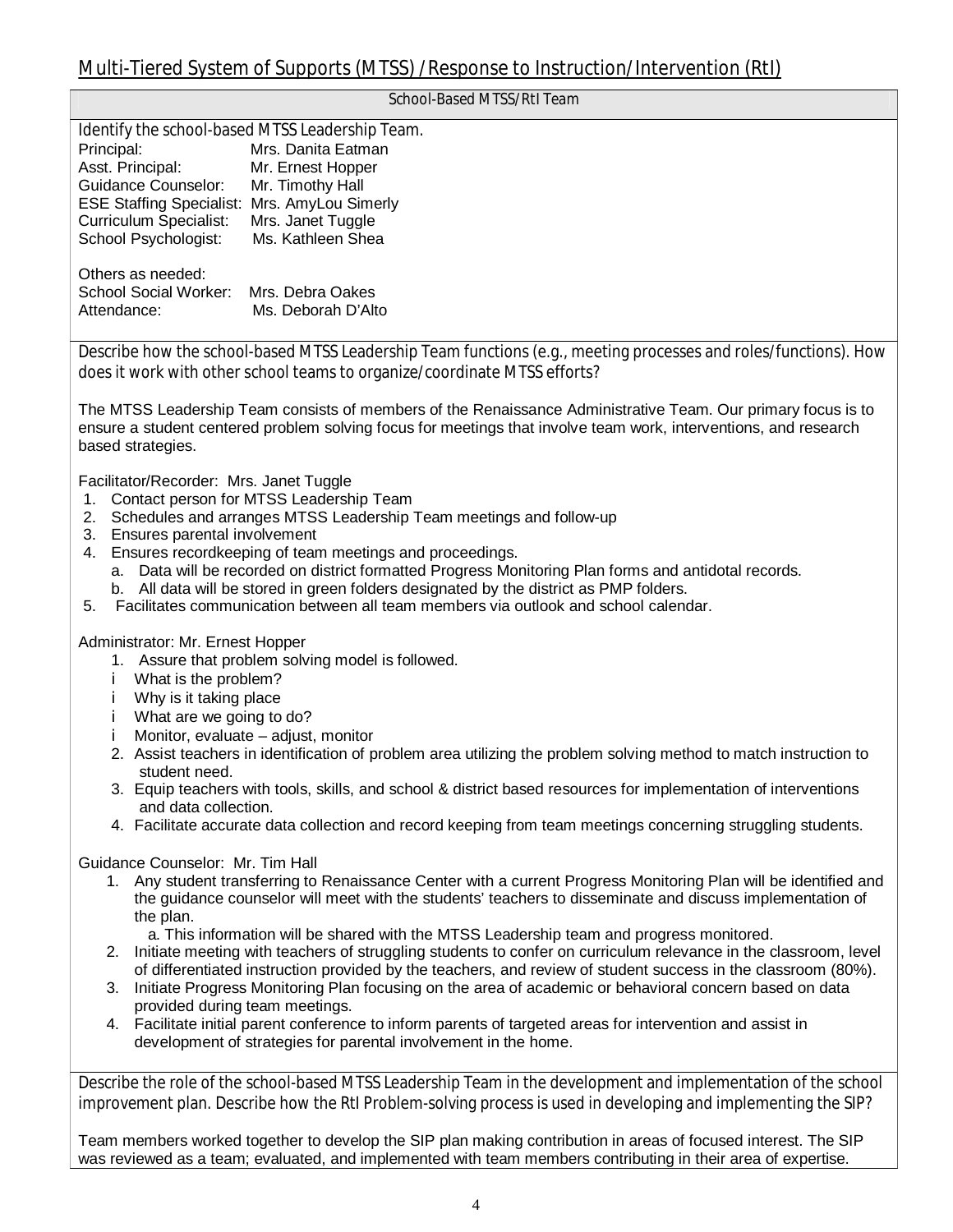#### **MTSS Implementation**

Describe the data source(s) and the data management system(s) used to summarize data at each tier for reading, mathematics, science, writing, and behavior.

- 1. Any current or previous PMP folders from sending school currently in progress.
- 2. Cum folders, report cards, mid-term grades for current school year along with previous 3 years, sending school records both in and out of district.
- 3. Behavior records to include current school year referrals for discipline, guidance referrals and behavior contracts along with previous 3 years. For current Renaissance Center students, weekly point sheets will be included in the behavior review.
- 4. Renaissance Center will use Performance Matters to assist in centralizing assessment data collection.
- 5. Attendance records for current school year along with previous 3 years to include the sending school records.
- 6. Teacher documentation of interventions, charts, graphs, and records that illustrate student progress or lack of progress in achieving behavior and academic goals.

#### Describe the plan to train staff on MTSS.

Leadership team will arrange training for staff on a professional development day conducted by the district based MTSS team. Middle and high school teachers will be training together along with overview for Paraprofessionals.

Describe plan to support MTSS.

The Renaissance Center represents a new beginning for our students. The school, parents and community work together in a disciplined and structured environment to instill self-confidence in students and develop the skills necessary to make positive choices for life-long learning.

Our level system is comprised of four levels that are designed to promote student academic and behavior success. Processes have been built within these systems that are part of our MTSS plan along with additional supports and interventions to assist students who are struggling behaviorally and/or academically.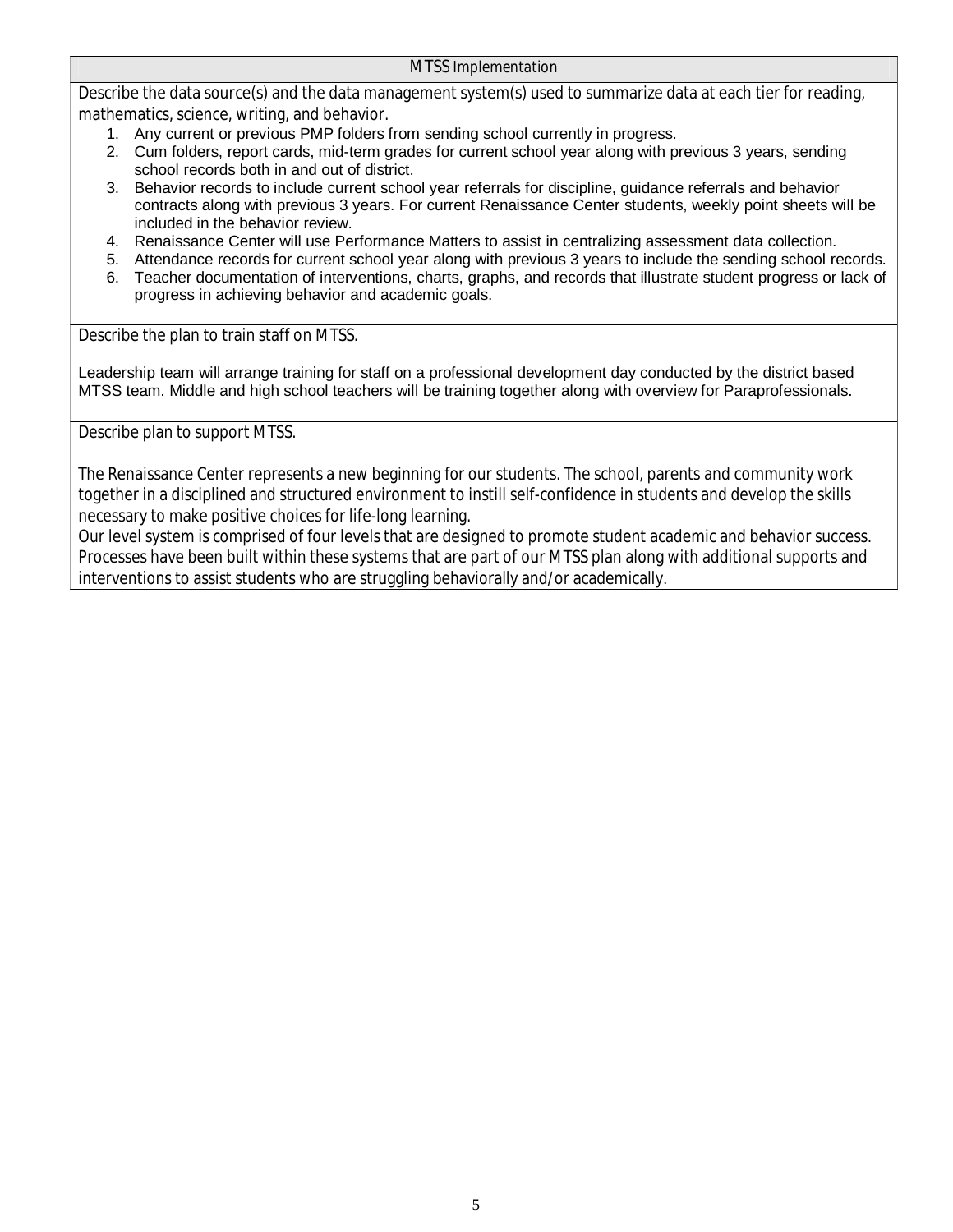### **School Advisory Council (SAC)**

### *SAC Membership Compliance*

The majority of the SAC members are not employed by the school district. The SAC is composed of the principal and an appropriately balanced number of teachers, education support employees, students (for middle and high school only), parents, and other business and community members who are representative of the ethnic, racial, and economic community served by the school. Please verify the statement above by selecting "Yes" or "No" below.



If No, describe the measures being taken to comply with SAC requirements.

The Renaissance Center is the alternative school for Citrus County. We have students enrolling on a regular basis and send students back to their zoned school once they have met the behavioral and academic requirements for dismissal. This creates a situation where we have a large transient population and makes it difficult to keep student and parent membership. School Messenger is utilized to advertise the dates and times of our SAC meetings. During our first meeting we did not get any parent or student participation, so we were unable to get any commitment from them for participation in our SAC. We will continue to advertise our SAC meetings and solicit membership from parents and students for participation in the SAC.

Describe the activities of the SAC for the upcoming school year.

The SAC will be involved:

- Holding quarterly award ceremonies to recognize students'academic and behavioral successes. j.
- i. Providing Title I information to students and parents.
- Helping students and parents with test-taking tips and resources to help students be successful. i.
- i. Asking for recommendations to help with school improvement.
- Sharing progress monitoring data to drive instruction. i.

| Describe the projected use of SAC funds.                              | Amount |
|-----------------------------------------------------------------------|--------|
| Quarterly student award ceremonies                                    | 400.00 |
| Teacher requested grants for student improvement activities/materials | 600.00 |
| Open House / Parent participation activities                          | 249.56 |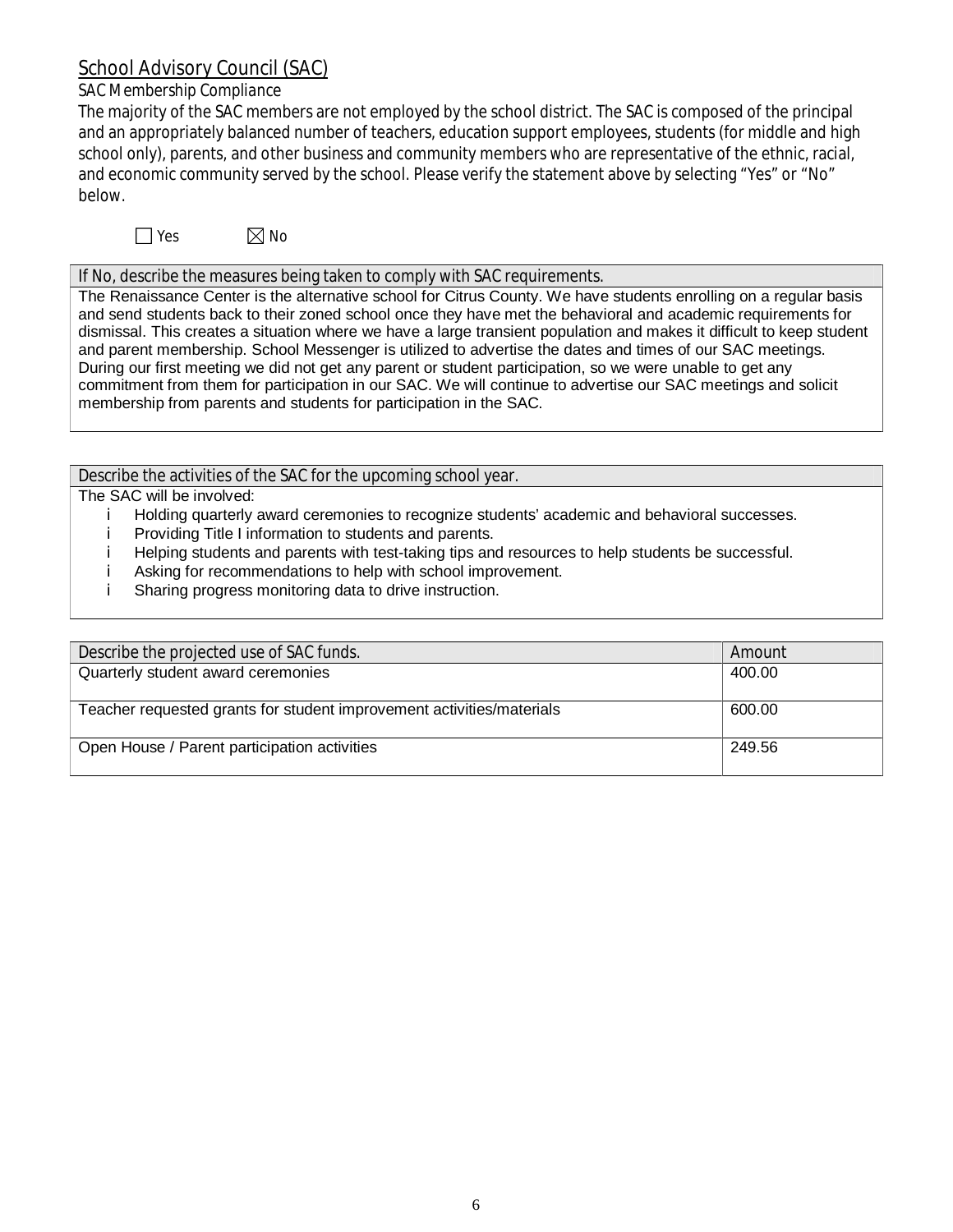|                                                 | <b>OPTIONAL IMPROVEMENT GOAL AREAS</b>                                                                                                         |
|-------------------------------------------------|------------------------------------------------------------------------------------------------------------------------------------------------|
| FCAT 2.0 Reading                                | Scoring Level 3                                                                                                                                |
| FCAT 2.0 Reading                                | Scoring Levels 4 & 5                                                                                                                           |
| FCAT 2.0 Reading                                | Percent Making Learning Gains                                                                                                                  |
| FCAT 2.0 Reading                                | Percent of Lowest 25% Making Learning Gains                                                                                                    |
| Florida Alternative Assessment Reading          | Scoring Levels 4, 5, & 6                                                                                                                       |
| Florida Alternative Assessment Reading          | Scoring Levels 7, 8 & 9                                                                                                                        |
| Florida Alternative Assessment Reading          | Percent Making Learning Gains                                                                                                                  |
| Florida Alternative Assessment Reading          | Percent of Lowest 25% Making Learning Gains                                                                                                    |
| Reading                                         | Subgroups making progress/reducing achievement gap:<br>Economically Disadvantaged, SWD, ELL, White, Black, Hispanic,<br>Asian, American Indian |
| FCAT 2.0 Math, Algebra I, Geometry              | Scoring Level 3                                                                                                                                |
| FCAT 2.0 Math, Algebra I, Geometry              | Scoring Levels 4 & 5                                                                                                                           |
| FCAT 2.0 Math, Algebra I, Geometry              | Percent Making Learning Gains                                                                                                                  |
| FCAT 2.0 Math, Algebra I, Geometry              | Percent of Lowest 25% Making Learning Gains                                                                                                    |
| Florida Alternative Assessment Math             | Scoring Levels 4, 5, & 6                                                                                                                       |
| Florida Alternative Assessment Math             | Scoring Levels 7, 8 & 9                                                                                                                        |
| Florida Alternative Assessment Math             | Percent Making Learning Gains                                                                                                                  |
| Florida Alternative Assessment Math             | Percent of Lowest 25% Making Learning Gains                                                                                                    |
| FCAT 2.0 Math, Algebra I, Geometry              | Subgroups making progress/reducing achievement gap:<br>Economically Disadvantaged, SWD, ELL, White, Black, Hispanic,<br>Asian, American Indian |
| FCAT 2.0 Science                                | Scoring Level 3                                                                                                                                |
| FCAT 2.0 Science                                | Scoring Levels 4 & 5                                                                                                                           |
| Florida Alternative Assessment Science          | Scoring Levels 4, 5, & 6                                                                                                                       |
| Florida Alternative Assessment Science          | Scoring Levels 7, 8 & 9                                                                                                                        |
| <b>Biology End-of-Course</b>                    | Scoring Level 3                                                                                                                                |
| <b>Biology End-of-Course</b>                    | Scoring Levels 4 & 5                                                                                                                           |
| FCAT Writing                                    | Scoring Level 3 or Higher                                                                                                                      |
| FCAT Writing                                    | Scoring Level 4 or Higher                                                                                                                      |
| Florida Alternative Assessment Writing          | Scoring Levels 4 or Higher                                                                                                                     |
| Civics End-of-Course                            | Scoring Level 3                                                                                                                                |
| Civics End-of-Course                            | Scoring Levels 4 & 5                                                                                                                           |
| History End-of-Course                           | Scoring Level 3                                                                                                                                |
| History End-of-Course                           | Scoring Levels 4 & 5                                                                                                                           |
| Attendance                                      |                                                                                                                                                |
| Suspension                                      |                                                                                                                                                |
| <b>Dropout Preventions</b>                      |                                                                                                                                                |
| Parent Involvement                              |                                                                                                                                                |
| Science, Technology, Engineering, & Math (STEM) |                                                                                                                                                |
| Career & Technical Education                    |                                                                                                                                                |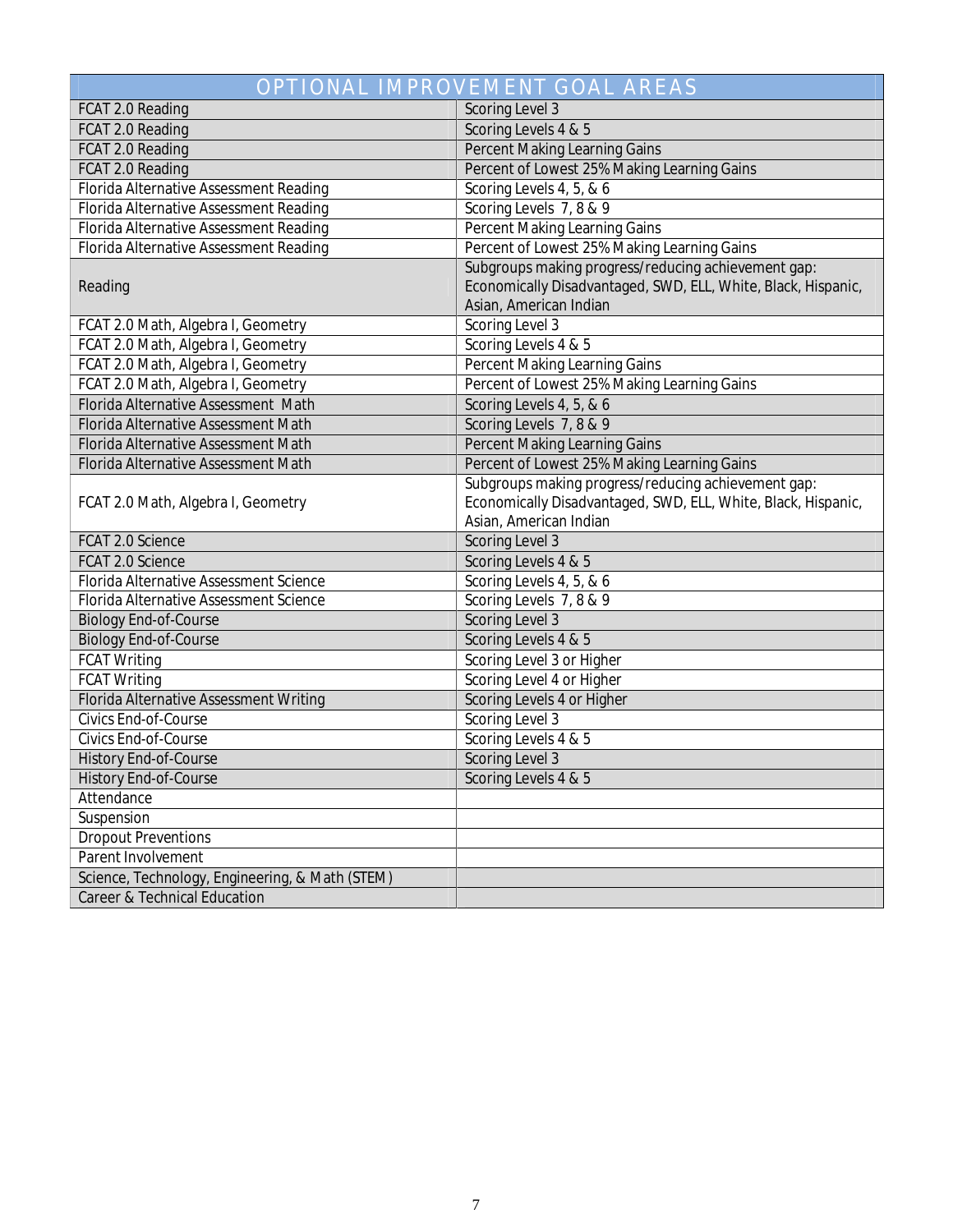Please check "yes"on those components that are part of your school plan (those elements that are essential to all plans and required by FLDOE have been checked):

| DA/FLDOE Required School Improvement Components                                                                           | Components<br>Included in<br>School/District<br>School<br>Improvement<br>Template? |
|---------------------------------------------------------------------------------------------------------------------------|------------------------------------------------------------------------------------|
| Data Analysis                                                                                                             | Yes $\boxtimes$                                                                    |
| Lesson Study                                                                                                              | Yes $\boxtimes$                                                                    |
| Multi-Tiered System of Support (MTSS)/Response to Intervention (RtI)                                                      | $Yes$ $\overline{X}$                                                               |
| Increasing Student Achievement                                                                                            | $Yes$ $X$                                                                          |
| Florida Alternate Assessment (FAA)                                                                                        | Yes                                                                                |
| Comprehensive English Learning Assessment (CELLA)                                                                         | Yes                                                                                |
| Annual Measurable Objectives (In six years school will reduce their achievement gap by 50% in<br>reading and mathematics) | Yes                                                                                |
| End-of-Course Subject Areas                                                                                               | Yes                                                                                |
| Postsecondary Readiness                                                                                                   | Yes                                                                                |
| Dropout Prevention                                                                                                        | Yes                                                                                |
| Academic Intervention                                                                                                     | Yes                                                                                |
| Professional Development                                                                                                  | $Yes$ $X$                                                                          |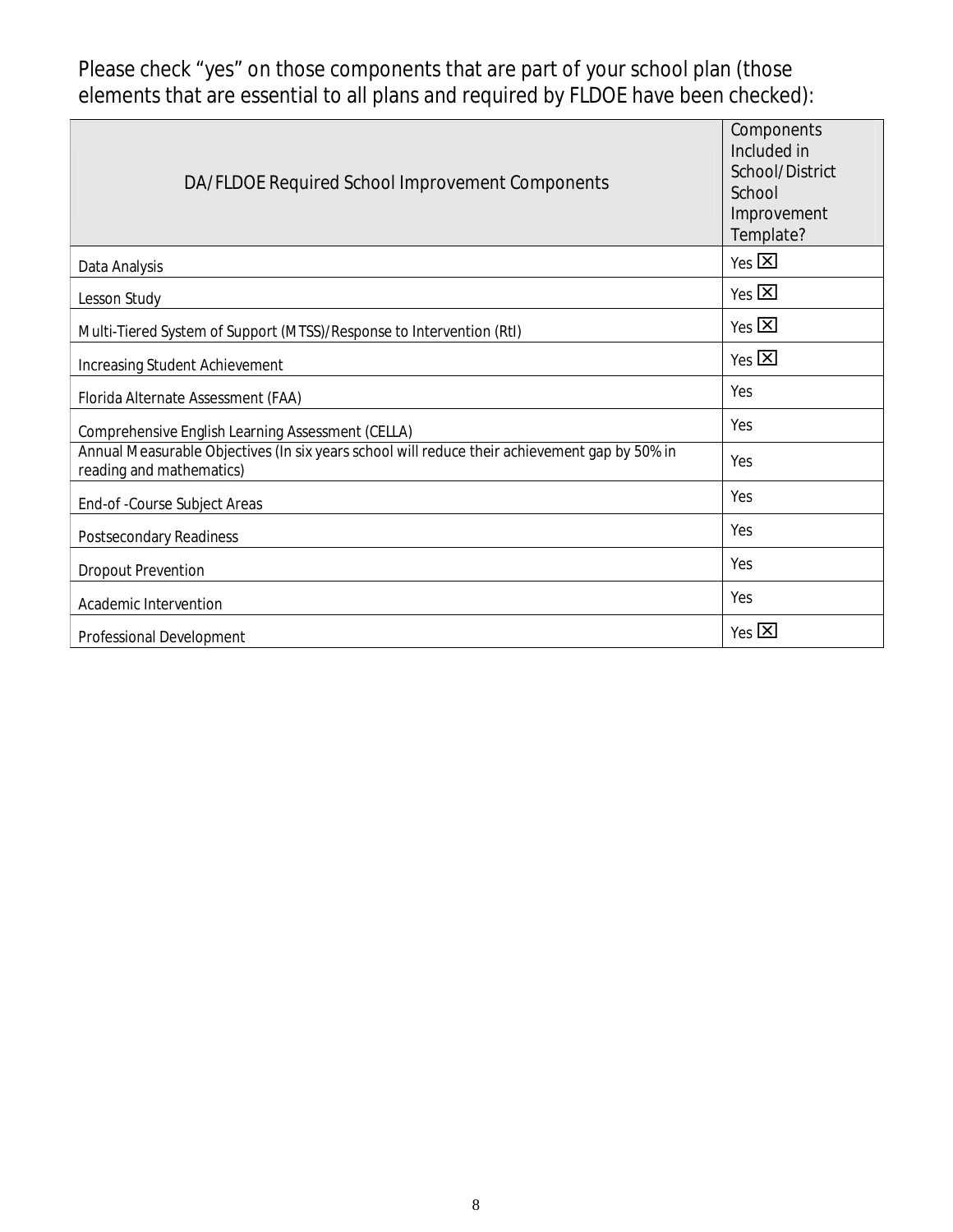| Improvement Area: Academic Achievement                                                                                                                                                                                                                                                                                                                                                                                                                                                                                                                                                                                                                                                   |                                     |                                                    |                                                                                                                                                                                                                                                                                                                                                                                                                                                                                                                                                                     |  |  |  |
|------------------------------------------------------------------------------------------------------------------------------------------------------------------------------------------------------------------------------------------------------------------------------------------------------------------------------------------------------------------------------------------------------------------------------------------------------------------------------------------------------------------------------------------------------------------------------------------------------------------------------------------------------------------------------------------|-------------------------------------|----------------------------------------------------|---------------------------------------------------------------------------------------------------------------------------------------------------------------------------------------------------------------------------------------------------------------------------------------------------------------------------------------------------------------------------------------------------------------------------------------------------------------------------------------------------------------------------------------------------------------------|--|--|--|
| Goal 1: 100% of students exiting the Renaissance Center to return to their<br>zoned school will exit with a "C" average or better                                                                                                                                                                                                                                                                                                                                                                                                                                                                                                                                                        |                                     | Graphic/Data/Chart to Support Goal and/or Outcome: |                                                                                                                                                                                                                                                                                                                                                                                                                                                                                                                                                                     |  |  |  |
| Student Group 1:                                                                                                                                                                                                                                                                                                                                                                                                                                                                                                                                                                                                                                                                         |                                     |                                                    | 2011-12 Data:                                                                                                                                                                                                                                                                                                                                                                                                                                                                                                                                                       |  |  |  |
| 2011-12<br><b>Current Level of Performance</b><br>Actual (%)<br>34% of the Renaissance population<br>had a GPA of 2.0 and greater at the<br>end of the 2012 school year.<br>Data Analysis:<br>66% of the students exiting the Renaissance Center to return to their<br>zoned school did not have at least a "C" average<br>A "C" average is the minimal requirement for graduation<br>A "C" average is the minimal requirement to participate in athletics and<br>j.<br>most extra-curricular activities<br>Students who are involved in extra-curricular activities are more likely to<br>j<br>conduct themselves appropriately in the school setting and earn a high<br>school diploma | 2012 - 2013<br>Expected (%)<br>100% | Actual (%)                                         | <b>GPA Frequency Distribution</b><br>20<br>100%<br>969888999800%<br>18<br>90%<br>16<br>86%<br>80%<br>79%<br>14<br>70%<br>12<br>63%<br>60%<br>10<br>50%<br>Frequency<br>-Cumulative Frequency<br>$\bf8$<br>40%<br>6<br>30%<br>Analysis:<br>34% of the<br>$\overline{a}$<br>20%<br>Renaissanc<br>$\overline{2}$<br>10%<br>population<br>4 12 5 9 10 4 2 2<br>had a GPA<br>0%<br>$3.4 - 3.6$<br>2012-13 Outcome Data: (completed at end of 2012-13 school year)<br>100<br>80<br>60<br><b>DEast</b><br><b>D</b> West<br>$\Box$ North<br>1st Otr 2nd Otr 3rd Otr 4th Otr |  |  |  |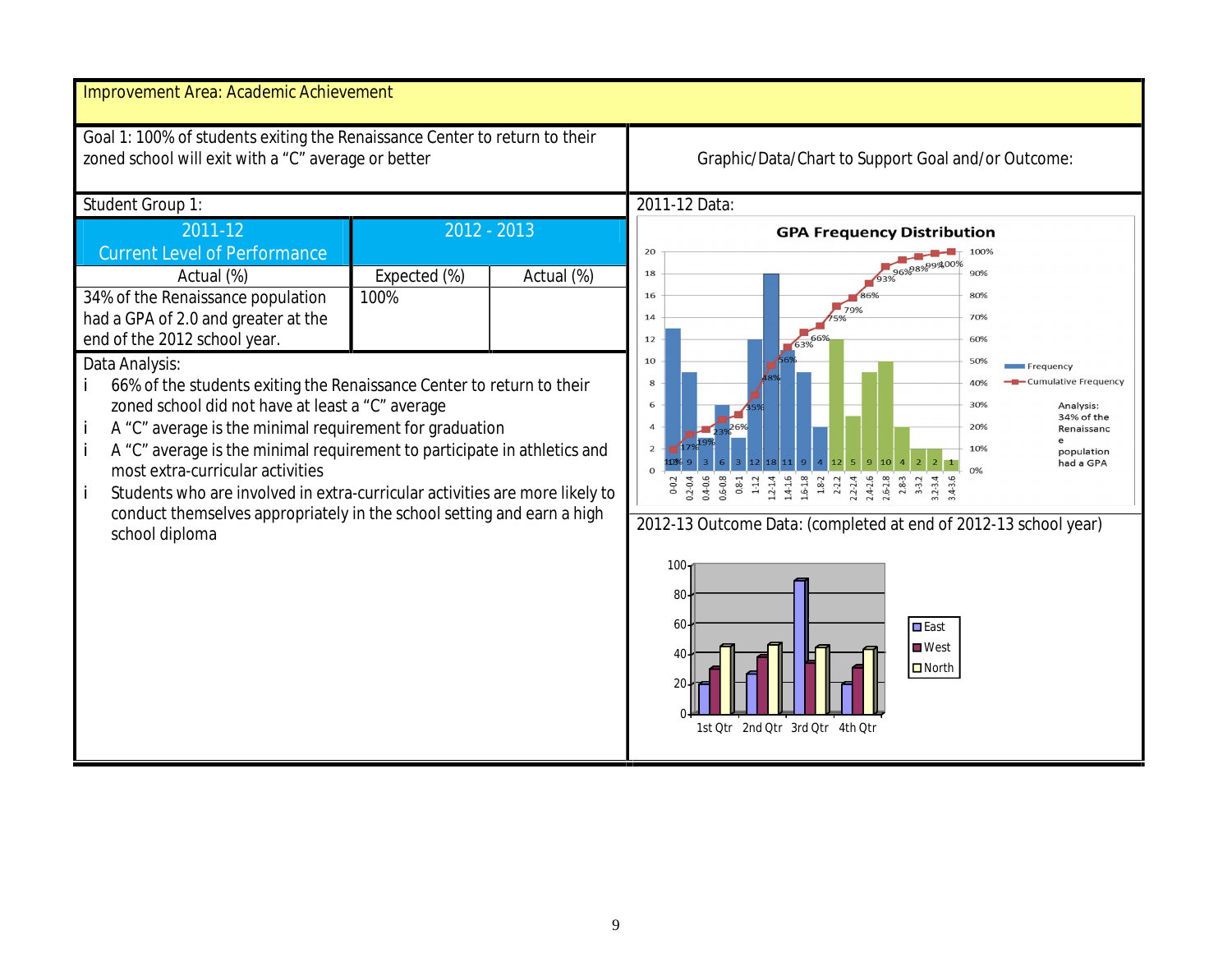|                                                                                                                                                                                                                                                                                                           | Goal 1: Strategy/Action Plan 1                                                                                                       |           |  |
|-----------------------------------------------------------------------------------------------------------------------------------------------------------------------------------------------------------------------------------------------------------------------------------------------------------|--------------------------------------------------------------------------------------------------------------------------------------|-----------|--|
| Strategy/Action Steps                                                                                                                                                                                                                                                                                     | Restructure the Behavior Level System to include academic component                                                                  |           |  |
| Anticipated Barrier                                                                                                                                                                                                                                                                                       | Students entering the Renaissance Center with extremely low GPA's                                                                    |           |  |
| Resources (Human,<br>Material)                                                                                                                                                                                                                                                                            | Entire Renaissance Center staff                                                                                                      |           |  |
| Funds Needed/Allocated                                                                                                                                                                                                                                                                                    | Salaries                                                                                                                             |           |  |
| Team/Person<br>Responsible for Progress<br>Monitoring                                                                                                                                                                                                                                                     | Administrative Team<br>Instructional Staff                                                                                           |           |  |
| <b>Action Step Progress</b><br>Monitoring                                                                                                                                                                                                                                                                 | Progress Monitoring meetings two times a week                                                                                        |           |  |
| Status (HI, MD, SAT, EXC)   Midyear:                                                                                                                                                                                                                                                                      |                                                                                                                                      | Year End: |  |
| Status Code: HI- High Need: Achieved very little gains, if any, MD - Moderate Need: Achieved moderate gains, but NOT reached proficiency target, SAT - Satisfactory: Achieved<br>significant gains, but NOT reached proficiency target, EXC-Excellent: Achieved significant gains and reached proficiency |                                                                                                                                      |           |  |
|                                                                                                                                                                                                                                                                                                           | Measure of Effectiveness Students progressing successfully through the level system and maintaining an overall "C" average or better |           |  |

|                                                                                                                                                                                                                                                                                                             | Goal 1: Strategy/Action Plan 2                                                                                                                            |  |  |  |  |
|-------------------------------------------------------------------------------------------------------------------------------------------------------------------------------------------------------------------------------------------------------------------------------------------------------------|-----------------------------------------------------------------------------------------------------------------------------------------------------------|--|--|--|--|
| <b>Strategy/Action Steps</b>                                                                                                                                                                                                                                                                                | Implementing MTSS/Response to Intervention                                                                                                                |  |  |  |  |
| <b>Anticipated Barrier</b>                                                                                                                                                                                                                                                                                  | Student attendance and students entering at various times throughout the school year                                                                      |  |  |  |  |
| Resources (Human,<br>Material)                                                                                                                                                                                                                                                                              | Administrative Team, Attendance Assistant, Guidance Counselor, Social Worker, ESE Staffing Specialist, School Psychologist,<br><b>Instructional Staff</b> |  |  |  |  |
| Funds Needed/Allocated                                                                                                                                                                                                                                                                                      | <b>Salaries</b>                                                                                                                                           |  |  |  |  |
| Team/Person Responsible                                                                                                                                                                                                                                                                                     | Administrative Team                                                                                                                                       |  |  |  |  |
| for Progress Monitoring                                                                                                                                                                                                                                                                                     |                                                                                                                                                           |  |  |  |  |
| <b>Action Step Progress</b><br>Monitoring                                                                                                                                                                                                                                                                   | MTSS/Response to Intervention documentation                                                                                                               |  |  |  |  |
| Status (HI, MD, SAT, EXC)                                                                                                                                                                                                                                                                                   | Year End:<br>Midyear:                                                                                                                                     |  |  |  |  |
| Status Code: HI - High Need: Achieved very little gains, if any, MD - Moderate Need: Achieved moderate gains, but NOT reached proficiency target, SAT - Satisfactory: Achieved<br>significant gains, but NOT reached proficiency target, EXC- Excellent: Achieved significant gains and reached proficiency |                                                                                                                                                           |  |  |  |  |
| Measure of Effectiveness                                                                                                                                                                                                                                                                                    | Students progressing successfully through the level system and maintaining an overall "C" average or better                                               |  |  |  |  |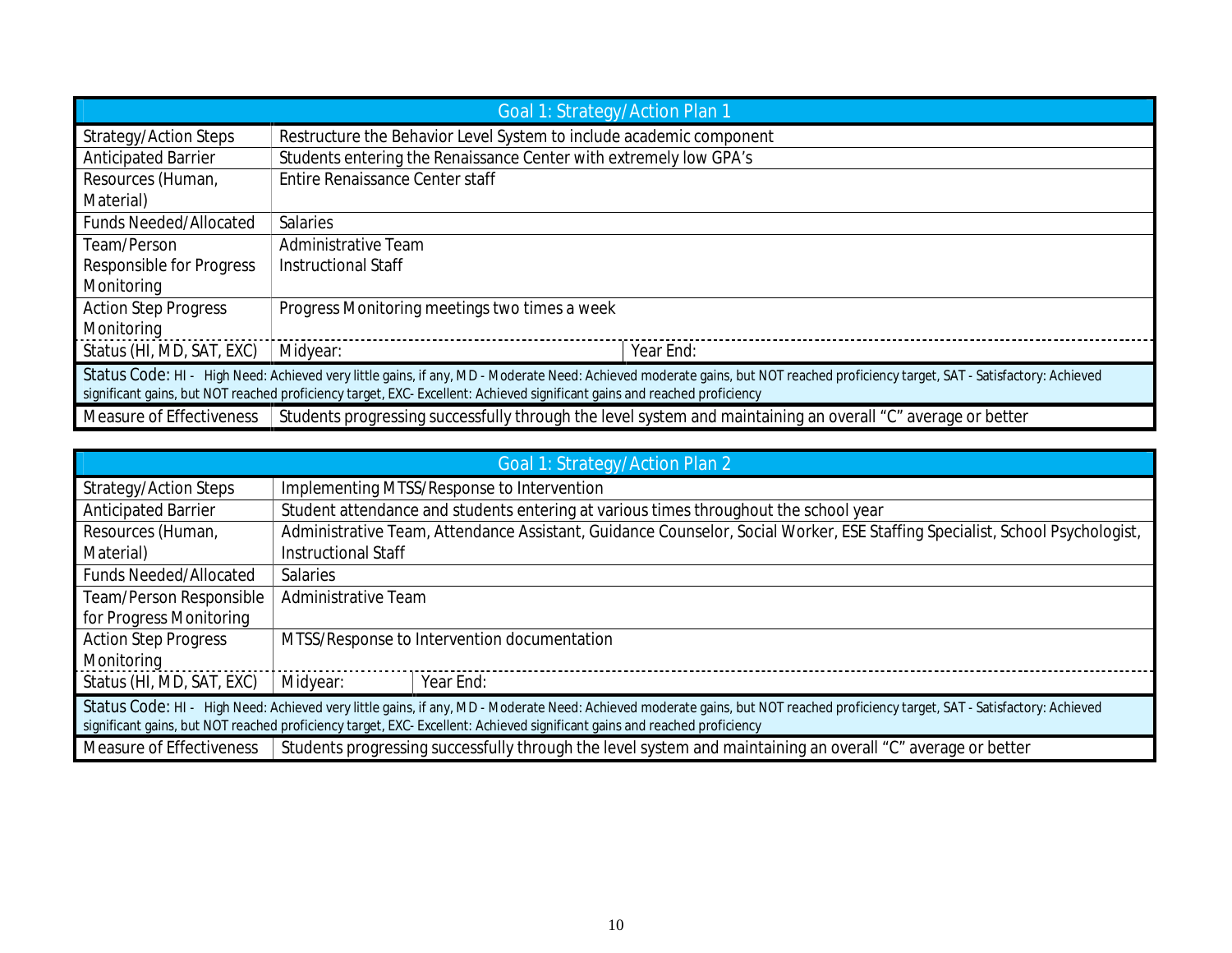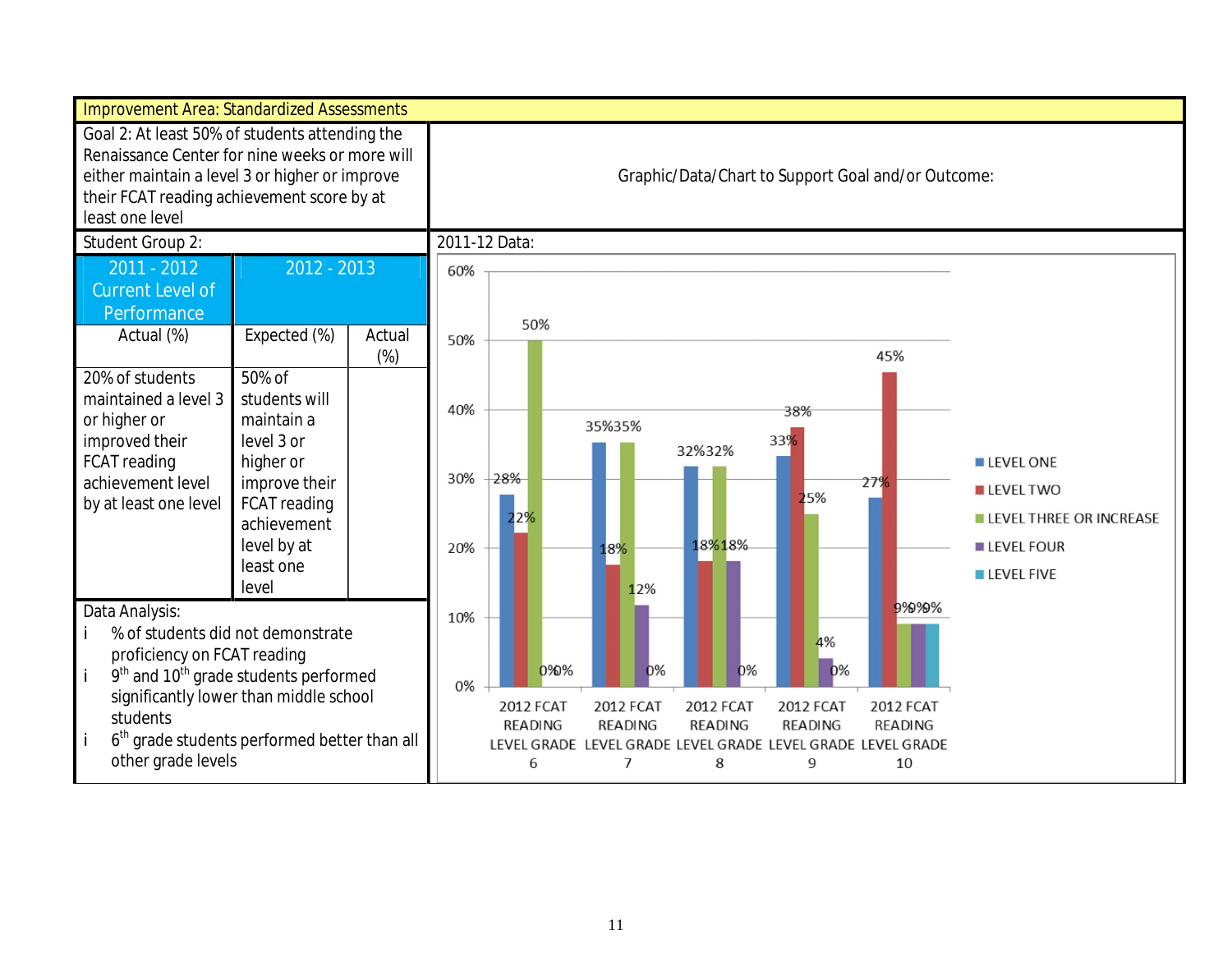

| Goal 2: Strategy/Action Plan 1                                                                                                                                                 |                                                                                   |                                                                                                                            |  |  |
|--------------------------------------------------------------------------------------------------------------------------------------------------------------------------------|-----------------------------------------------------------------------------------|----------------------------------------------------------------------------------------------------------------------------|--|--|
| <b>Strategy/Action Steps</b>                                                                                                                                                   |                                                                                   | Professional Development for instructional and support staff focused on implementing high yield teaching strategies in all |  |  |
|                                                                                                                                                                                | content areas                                                                     |                                                                                                                            |  |  |
| <b>Anticipated Barrier</b>                                                                                                                                                     | Time and teacher/support staff attendance                                         |                                                                                                                            |  |  |
| Resources (Human,                                                                                                                                                              |                                                                                   | Administrative Team, Classroom Instruction That Works, Helios Grant, collaboration with adjacent middle and high school    |  |  |
| Material)                                                                                                                                                                      | content area teams                                                                |                                                                                                                            |  |  |
| Funds Needed/Allocated                                                                                                                                                         | Grant funds and TEC funds                                                         |                                                                                                                            |  |  |
| Team/Person                                                                                                                                                                    | Principal, Curriculum Teacher on Special Assignment, ESE Staffing Specialist      |                                                                                                                            |  |  |
| Responsible for Progress                                                                                                                                                       |                                                                                   |                                                                                                                            |  |  |
| Monitoring                                                                                                                                                                     |                                                                                   |                                                                                                                            |  |  |
| <b>Action Step Progress</b>                                                                                                                                                    | Classroom Walk Throughs, Teacher evaluations of professional development sessions |                                                                                                                            |  |  |
| Monitoring                                                                                                                                                                     |                                                                                   |                                                                                                                            |  |  |
| Status (HI, MD, SAT, EXC)                                                                                                                                                      | Midyear:                                                                          | Year End:                                                                                                                  |  |  |
| Status Code: HI - High Need: Achieved very little gains, if any, MD - Moderate Need: Achieved moderate gains, but NOT reached proficiency target, SAT - Satisfactory: Achieved |                                                                                   |                                                                                                                            |  |  |
| significant gains, but NOT reached proficiency target, EXC- Excellent: Achieved significant gains and reached proficiency                                                      |                                                                                   |                                                                                                                            |  |  |
|                                                                                                                                                                                | Measure of Effectiveness   Student growth on reading assessments                  |                                                                                                                            |  |  |

| Goal 2: Strategy/Action Plan 2 |                                                                                                                  |  |  |  |  |  |
|--------------------------------|------------------------------------------------------------------------------------------------------------------|--|--|--|--|--|
| Strategy/Action Steps          | Teach high yield reading strategies in all content areas to all students                                         |  |  |  |  |  |
| <b>Anticipated Barrier</b>     | Student attendance and inappropriate behavior                                                                    |  |  |  |  |  |
| Resources (Human,              | Instructional staff, Curriculum Teacher on Special Assignment, District Reading Specialist, Nooks, Turning Point |  |  |  |  |  |
| Material)                      |                                                                                                                  |  |  |  |  |  |
| Funds Needed/Allocated         | <b>Salaries</b>                                                                                                  |  |  |  |  |  |